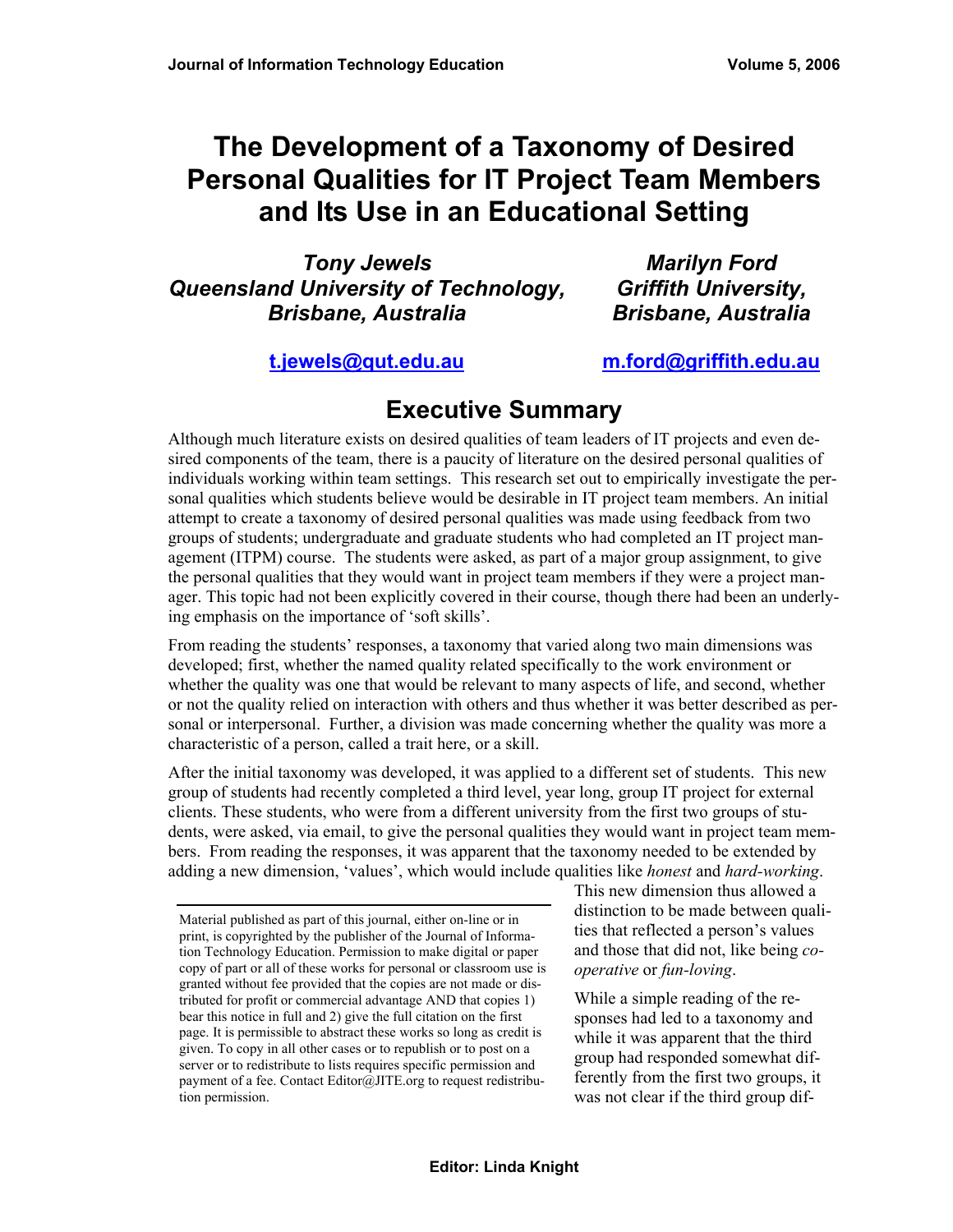fered significantly from the first two groups or, in fact, whether the first two groups differed from each other. The resulting extended taxonomy was thus applied to a comparison of three groups of students to see if response patterns differed significantly. To test for differences between the groups, an analysis of the quality first mentioned by each student was performed. The first quality mentioned by each student was recorded and classified according to the taxonomy. The first quality mentioned was used as it would not be possible to include every quality mentioned by every student and first mentioned qualities seemed better to use than a random quality because the placement of the quality was thus kept constant and, being first, was possibly the most important for the student.

A log-linear analysis was performed on the frequency data for the three groups. The results showed that there was a highly significant interaction between the student groups and the dimensions on the taxonomy. That is, each of the three groups showed a different pattern of responding. For the group project students, just over half of the first mentioned qualities fell into the "Environment Specific - Values" cell. This was in great contrast to the other two groups of students, both of whom gave few responses that belonged in this cell. The graduate ITPM students were less concerned with "Personal – Ubiquitous" skills and traits than undergraduate ITPM students. On the other hand, the undergraduate ITPM students were less concerned than the graduate students with "Interpersonal– Environment Specific" skills or "Interpersonal – Ubiquitous" traits. Both the graduate and undergraduate ITPM students were more concerned with "Environment Specific – Personal skills" (where 'hard skills' like *programming* and *documentation skills* would belong) than were the group project students.

Although the initial aim of this study was to develop a taxonomy of desired personal qualities for IT project team members, the study led to a realisation that the personal qualities listed by students are a window to understanding the differing circumstances of the respondents. Students who have had the experience of working with other students in a year long group project for external clients come to put great emphasis of the *work values* of team members. In contrast, the other student groups were more concerned with *work related personal 'hard' skills*. The group project students may be reacting to an environment in which some of their fellow students did not do a reasonable share of work on the project. It may be that while universities attempt to provide 'real world' experiences of team work, students may be confronted to an unrealistic degree with poor work ethics of fellow team members, thus leading to a perspective where work values are paramount. Interestingly, while the ITPM course had placed an emphasis on 'soft skills', the undergraduate ITPM students gave less emphasis to interpersonal qualities than graduate students. It may be that the work experience of graduate students has allowed them to see the importance of interpersonal skills. Though initially not concerned with the effects of different methods of educating future IT Project members, our findings give some insight into such educational issues.

**Keywords**: IT project team, desired personal qualities, group assignments.

## **Introduction**

In the literature on IT Project Management, it is well-recognized that people are the most important asset of an IT Project Manager (Cadle & Yeates, 2001; Schwalbe, 2004). It is also wellrecognized in the literature that 'soft skills', such as skills in communication, conflict resolution, motivation, getting along with others, and leadership, are vital to project success (Belzer, 2001; Sukhoo, Barnard, Eloff, Van der Poll, & Motah, 2005), so much so that many organizations include 'soft skills' training in their training programs (Arora, 2003). Universities and academics also seem to recognize the importance of 'soft skills', often proposing the embedding of 'soft skills' in university programs or courses (Jewels, 2003; Sukhoo et al. 2005; Tong, 2003). It would seem, then, that companies and universities realize the importance of project team members hav-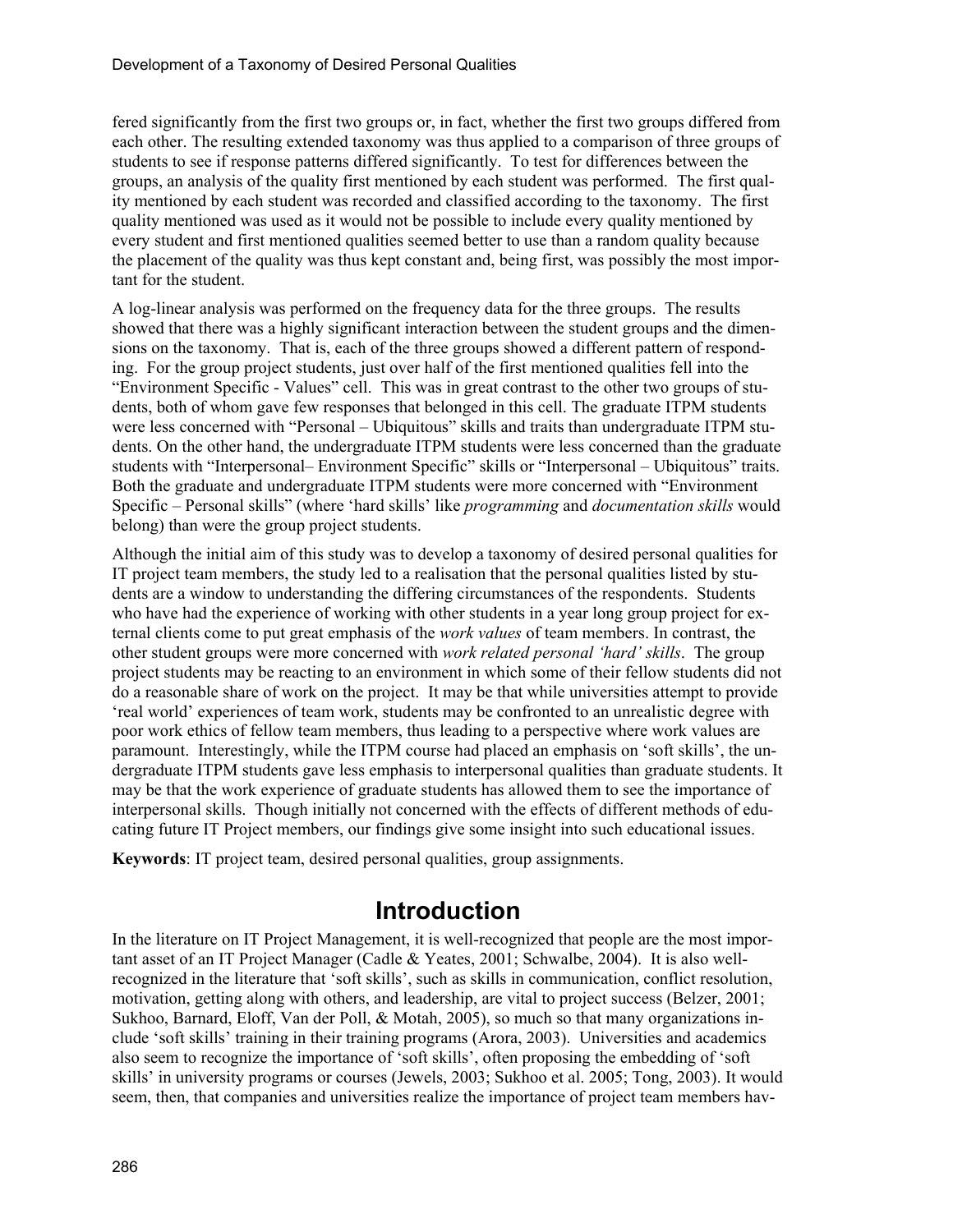ing 'soft skills'. The initial purpose of the present paper was to develop a taxonomy of desirable personal qualities of project team members as an aid to assessing the range of personal qualities of current or potential project team members. It turned out to be more than that: when different student groups were asked about personal qualities they believed would be desirable in project team members, differences were found between undergraduate and graduate students who had been learning about project team management and also between these students and those who had just completed a year long group project with external clients. The result is not just a taxonomy of personal qualities desired in project team members, but evidence that the different educational opportunities afforded by different types of educational experiences greatly affects students' beliefs about what would be desired personal qualities of IT project members. Implications of this finding are discussed.

## **Desired Personal Qualities of Project Members**

With many IT projects being cancelled before completion, running over budget and time, and being less reliable and having less functionality than expected, the great need for improvement in the delivery of IT projects is well-documented (Dhillon & Backhouse, 1996; Hochstrasser, 1993; Lin & Pervan, 2001; McGunnagle, 1995; Schwalbe, 2004; The Standish Group, 1995, 2001). There is a growing recognition that IT projects do not normally fail because of a lack of adequate technology and that it is the so-called 'soft skills' that contribute to the success of projects (Mulally, 2002; Murch, 2001). Thus, there is also increasing acknowledgement that it is not just technical skills that project team members need in order to ensure project success (Brewer, 2005): 'soft skills' in team members are vital. However, at the moment when authors discuss 'soft skills' they usually simply give lists of skills. Some examples are given in Table 1.

| Mulally, 2002                                                               | Arnstein, 2004                    | Schwalbe, 2004                                          | Sukhoo et al., 2005                          |
|-----------------------------------------------------------------------------|-----------------------------------|---------------------------------------------------------|----------------------------------------------|
| excellent communi-<br>cation skills                                         |                                   | effective communi-<br>cation skills                     | communication skills                         |
|                                                                             | conflict<br>resolution            | conflict<br>management                                  | the ability to manage stress and<br>conflict |
|                                                                             | leadership                        | leadership skills                                       | leadership skills                            |
|                                                                             | team building                     |                                                         | team building skills                         |
| ability to connect<br>with people at all<br>levels of the or-<br>ganization | political skills<br>interpersonal | influencing the or-<br>ganization to get<br>things done |                                              |
| able to collaborate<br>to develop effective<br>solutions                    | skills                            | negotiation skills                                      |                                              |
|                                                                             |                                   | motivation                                              |                                              |
|                                                                             |                                   | problem solving                                         |                                              |
|                                                                             |                                   |                                                         | flexibility and creativity skills            |

**Table 1: Examples of 'Soft skills' listed by various authors, grouped by common themes**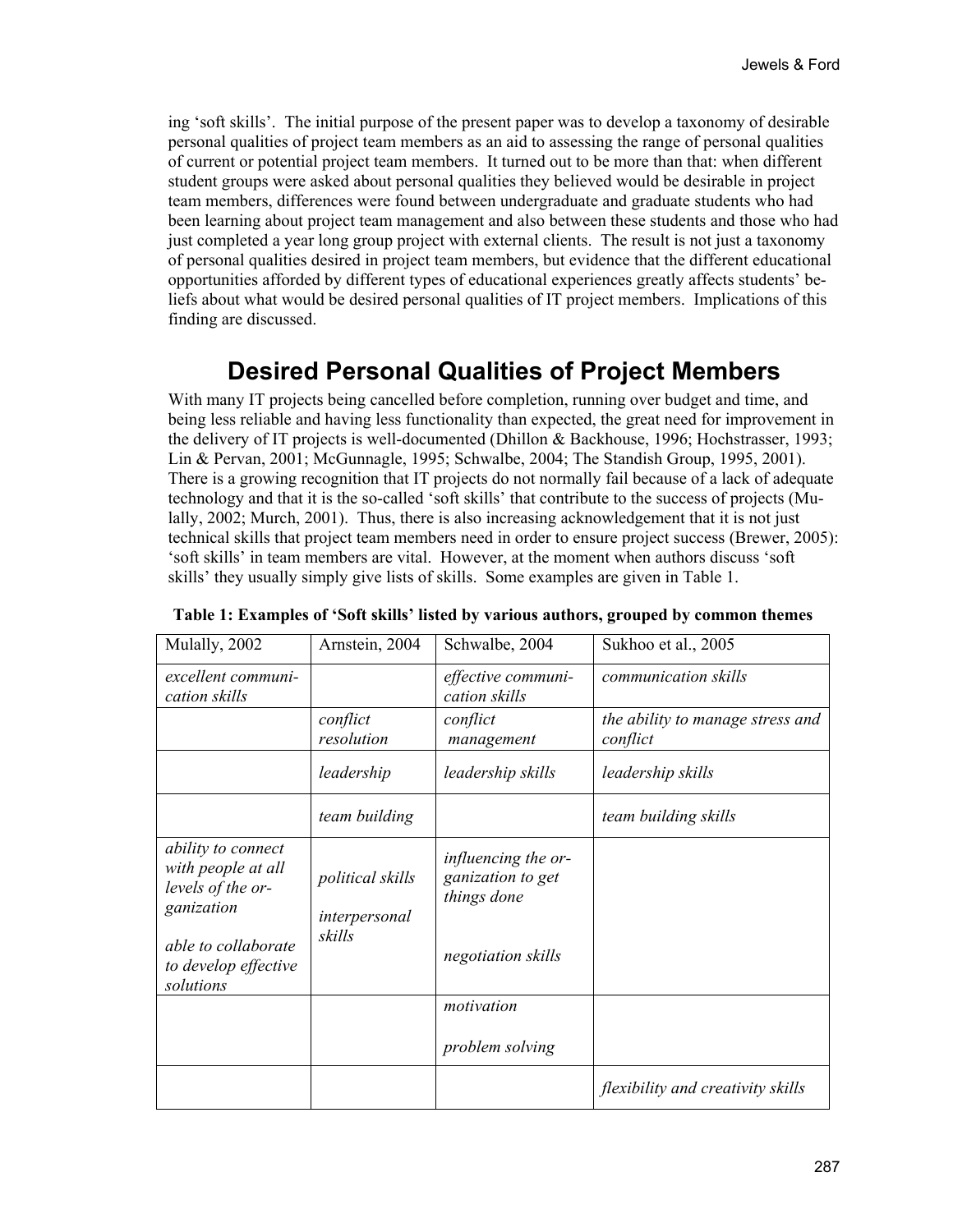Sukhoo et al. (2005) do suggest which skills a project manager will need to activate more during different phases of project management, but the 'soft skills' are still seen as a list. Like Sukhoo et al., other authors also focus their discussion of 'soft skills' on the skills that Project Managers, or leaders in general, should have. DuBrin (2001), looking specifically at characteristics of good leaders, says that qualities found in effective leaders fall into three broad categories: personality traits (such as self-confidence or adaptability), motives (such as power or achievement), and cognitive factors (such as creativity or knowledge of the business). The qualities desired in team members, the individuals who make up the team, are usually forgotten. Instead, research has focussed on the types of *tasks* that individuals in teams must undertake if they are to be successful. Margerison and McCann (Margerison, 2005; Margerison & McCann; 1995) identified nine critical work activities:

- 1. Advising: Gathering and reporting information
- 2. Innovating: Creating and experimenting with ideas
- 3. Promoting: Exploring and presenting opportunities
- 4. Developing: Assessing and testing the applicability of new approaches
- 5. Organising: Establishing and implementing ways of making things work
- 6. Producing: Concluding and delivering outputs
- 7. Inspecting: Controlling and auditing the working of systems
- 8. Maintaining: Upholding and safeguarding standards and processes
- 9. Linking: Coordinating and integrating the work of others

High performing teams, they say, will have a balance of people who can perform well at the different activities.

But what are the desired *qualities* of team members? Can a useful taxonomy of desired qualities be developed? A taxonomy of personal qualities considered desirable in IT project team members could provide greater focus on what is missing and what is not: it would help employers select project team members, it would help Project Managers see where members are weak or strong, it would help evaluate Project Managers themselves, and it would help students of IT see the importance of 'soft skills'.

### *An Initial Taxonomy*

One could take the IT Project Management literature as a starting point to develop a taxonomy of desired personal qualities. We decided, instead, to construct an initial taxonomy by using lists of desired qualities given by students who were studying an IT Project Management (ITPM) subject that had emphasized the importance of 'soft skills'. The reason for this was two-fold. First, these students, as a whole, had read a great deal of literature on project management and could thus not only give their personal opinions, but could also give opinions offered in the literature. Thus, a good range of qualities should be covered. Second, some information might be gained about whether the students saw the importance of 'soft skills', a point that was emphasized in their course.

The students consisted of twenty two 2-4 person groups of graduate students and eighty 2-4 person groups of undergraduate students who had just completed a subject on IT Project Management in which a single case study was used to provide a real world example of a large IT Project in which the students could become immersed. About 85% of the students were male. The case study was the Dag-Brücken automated storage and retrieval system (ASRS) (Jewels, 2003), which describes how the project's IT development processes and the environment in which the processes took place contributed to the eventual failure of the project. The case study covered real events over a 20 month period of the project, from the initial requirements stage to the eventual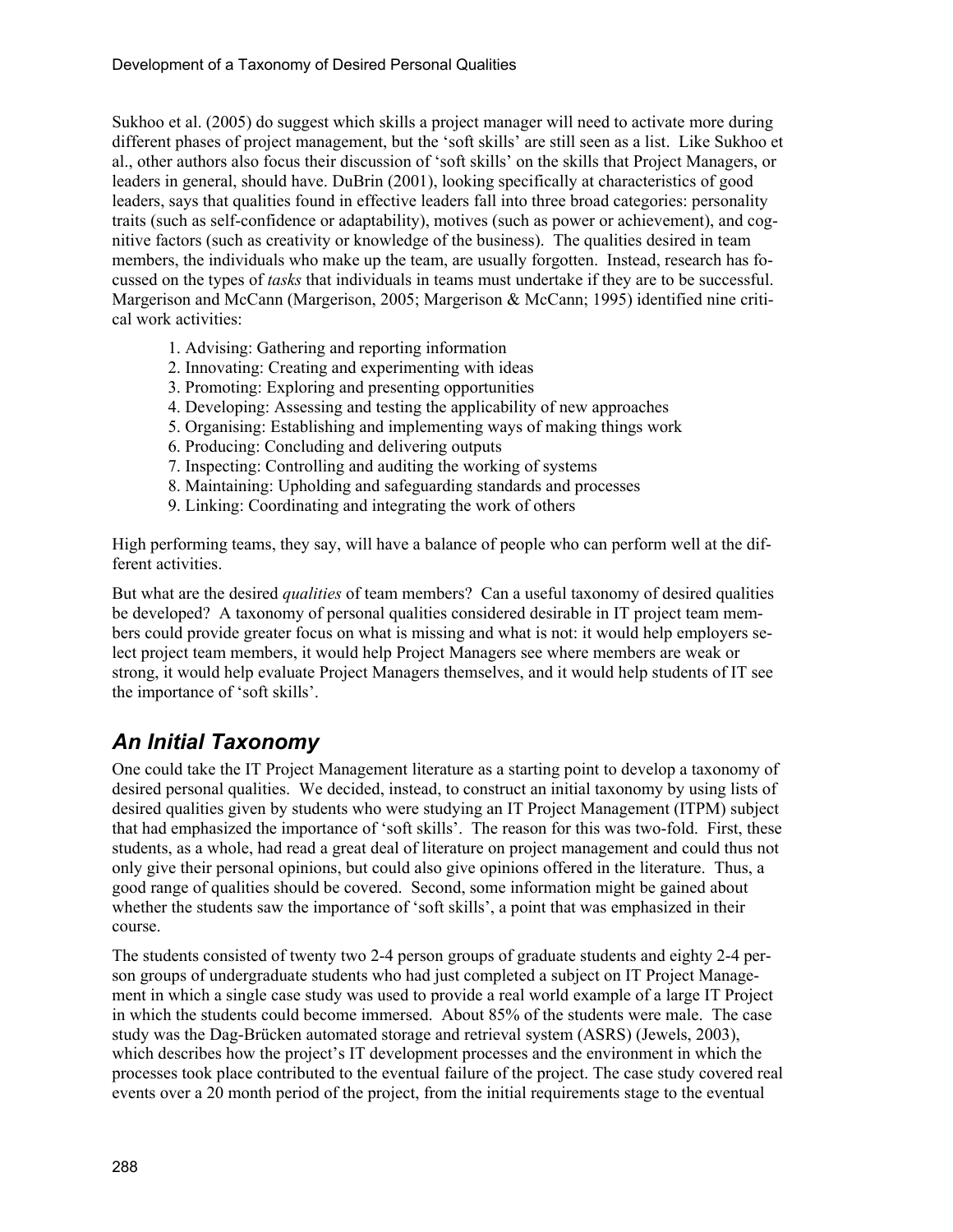demise of the project. A specific aim of the ITPM course was to help students understand ideas and meanings rather than to merely impart the learning of techniques (Jewels & Bruce, 2003; Jewels & Ford, 2004; Jewels, Jones, & Ford, 2003).

#### **Methodology**

As part of a major group assignment, students in groups of up to four were asked to say what personal qualities they would look for in people that they were about to select to work on a project with them. The relevant part of this assignment, shown Figure 1, is an attempt to encourage students to synthesize the concepts being taught in the ITPM course. It actually represents 10% of the total assessment for the course but importantly *the topic itself is never specifically discussed within the course structure*. Inherently, however, there is an underlying emphasis in the course on the importance of 'soft skills'. In this part of the assignment, then, we hope that students will reflect upon and name the 'soft skills' they consider most important.

... Within this project plan there is an additional requirement, which should be integrated into the project plan but in its own section. As project manager you need to select the people that will be working with you on this project.

#### **Your secondary objective is to produce the criteria of personal qualities that you believe would contribute to project success.**

You will need to argue your selection of qualities. In other words what are the personal qualities that you are looking for in people that you are about to select (and work with) for a project? There is no expected word count for this section although it is expected that considerable group thought might be extended on developing the criteria. Inter-group collaboration is particularly encouraged for this part of the assignment…..

#### **Figure 1: Qualities part of group assignment**

Each quality given by the groups was considered and an attempt was made to develop a taxonomy in which all the qualities could be easily slotted.

#### **The resulting taxonomy**

From reading the students' responses, it seemed that the desired qualities identified by the students could be considered to vary along two main dimensions. The first is whether they were related specifically to the work environment or were instead ubiquitous in the sense that they are relevant to many aspects of life. Thus, for example, there were some qualities that were only relevant to the work context or that were stated as relating to work, such as having certain technical skills or being proactive at work. On the other hand, some qualities could be relevant in many aspects of life, such as getting on well with other people or being punctual. The second dimension is whether or not the qualities rely on interaction with others, and thus whether they are better described as interpersonal or personal qualities. Further, it seemed that while some qualities were traits, others were skills. While skills are abilities, traits are more like characteristics of a person. So, for example, having the ability to motivate others is a skill, while being confident is a personality trait. Table 2 presents the initial taxonomy that was developed, together with an example of a desired quality in each cell.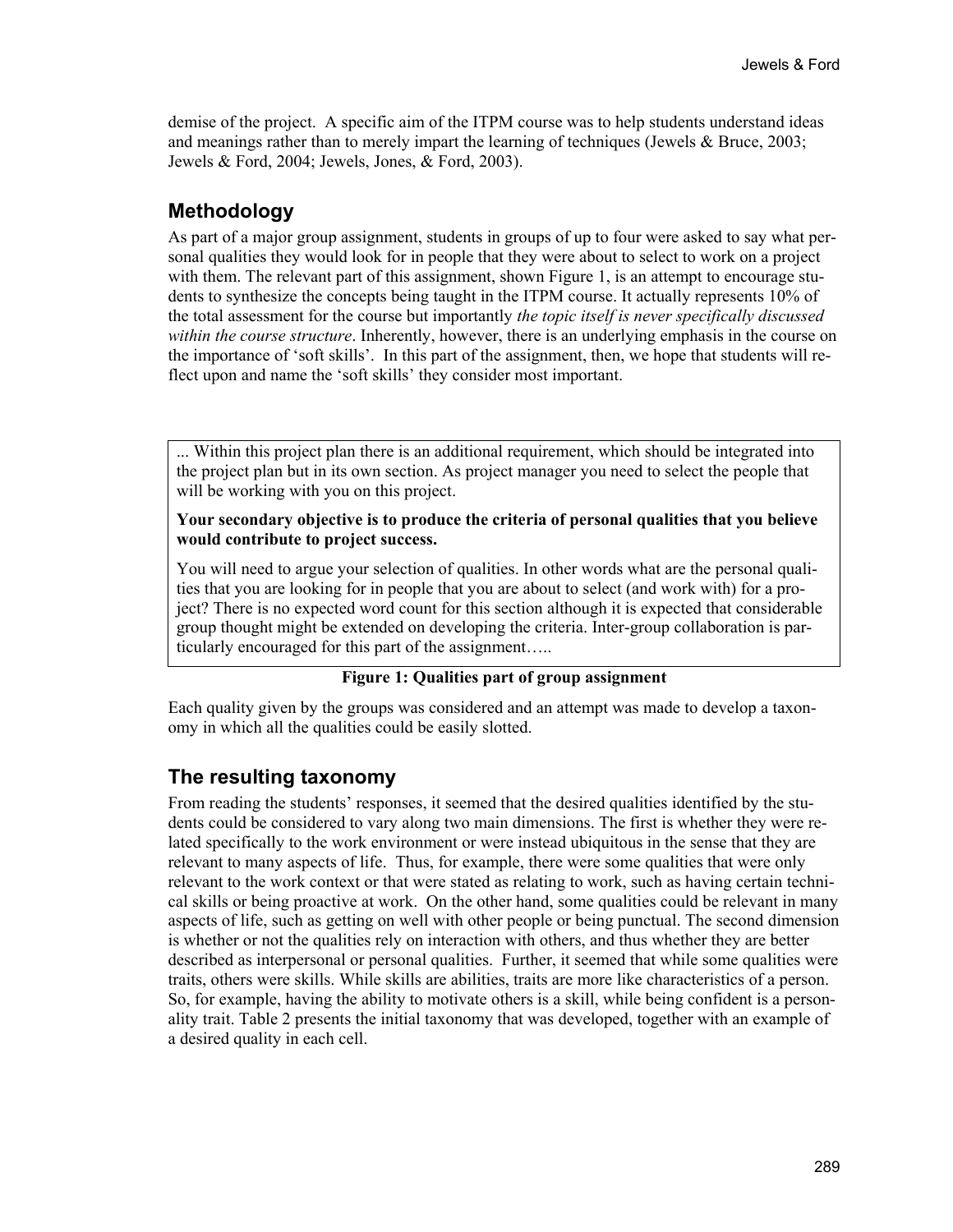|                        | Area   | <b>Environment specific</b> | <b>Ubiquitous</b>         |
|------------------------|--------|-----------------------------|---------------------------|
| <b>Characteristics</b> |        | examples                    | examples                  |
| <b>Personal</b>        | skills | application area skills     | self-management           |
|                        | traits | business aware              | has a sense of humor      |
| Interper-<br>sonal     | skills | ability to supervise staff  | good communication skills |
|                        | traits | thinks win-win              | cooperative               |

| Table 2: The initial taxonomy of desired personal qualities in project team members, |
|--------------------------------------------------------------------------------------|
| with an example in each cell                                                         |

This taxonomy seemed simple and easy to use and would also accommodate qualities identified in the literature. Thus, for example, Mulally's (2002) "*ability to connect with people at all levels of the organization"* would be an interpersonal skill that was environment specific, as would Schwalbe's (2004) "*influencing the organization to get things done".* Sukhoo et al.'s (2005) "*flexibility"* would be a personal ubiquitous trait, while their "*creative skills*" would be a personal ubiquitous skill. Schwalbe's quality of having "*motivation*" would be a personal trait that is probably environment specific, since being motivated is presumably extremely context specific. Schwalbe (2004) and Sukhoo et al.'s (2005) "*communication skills*" are interpersonal ubiquitous skills. Arnstein's (2004) "*political skills*" would be interpersonal environment specific skills. Sukhoo et al.'s quality of "*the ability to manage stress and conflict*", given the context, could be classified as an interpersonal environment specific trait, though if it were known that the person managed stress and conflict in various aspects of life it could be classified as an interpersonal ubiquitous trait. When classifying the students' desired qualities into the taxonomy, there was usually enough information given by the students to determine whether the qualities were considered environment specific or as relating to a more general quality that the person would have in multiple areas of life. Not surprisingly, since Mulally (2002), Arnstein (2004), Schwalbe (2004) and Sukhoo et al. (2005) were considering 'soft skills', none of the skills they mention belong in the personal, environment specific, skills cell of the taxonomy where "hard skills", such as programming skills, or documentation skills, would be placed.

### *Extending the Taxonomy*

Having developed the initial taxonomy, we wished to use it again, but on a somewhat different population. This would not only indicate whether the taxonomy needed to be modified, but would also indicate in what ways the groups differed.

### **Methodology**

Students at a different university who had not taken the IT Project Management subject were used as subjects. These students had just finished a third level, year long, group IT project for external clients, taking the project through the full development lifecycle. They were asked, via email, to give the personal qualities they would look for in project team members. Thirty three responses were received, a response rate of approximately 30%. Again, about 85% of the students were male.

#### **The new taxonomy**

On examining the responses, it was immediately apparent that the taxonomy needed to be extended. Many of the group project students focused on traits that would indicate values held by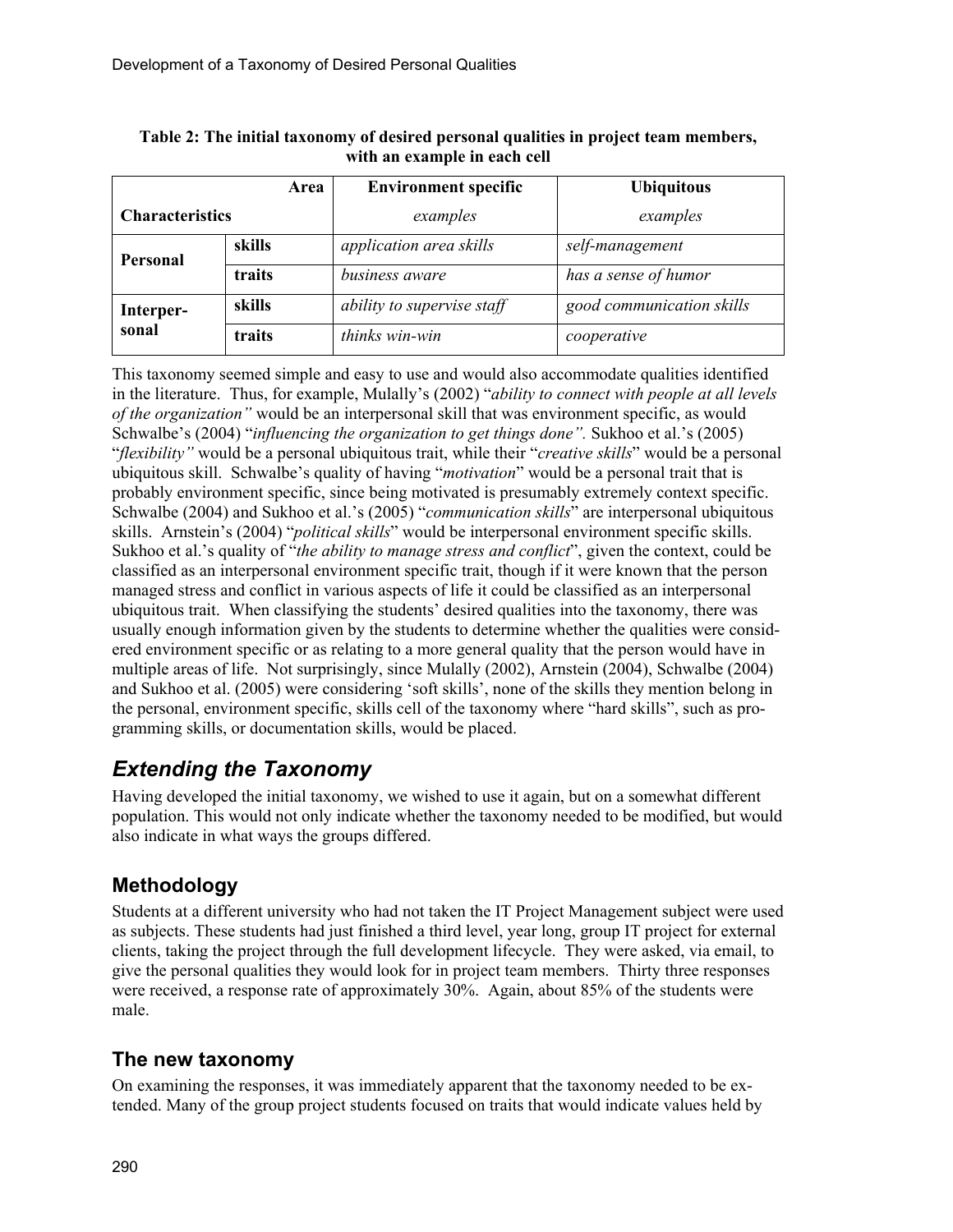other team members, such as being hard working or trustworthy. The new taxonomy thus had a new dimension, "values", added, as shown in Table 3, again with an example in each cell.

|                    | Area   | <b>Environment specific</b> | <b>Ubiquitous</b>         |
|--------------------|--------|-----------------------------|---------------------------|
| Characteristics    |        | examples                    | examples                  |
| Personal           | skills | application area skills     | self-management           |
|                    | traits | business aware              | has a sense of humor      |
| Interper-<br>sonal | skills | ability to supervise staff  | good communication skills |
|                    | traits | thinks win-win              | cooperative               |
| <b>Values</b>      |        | hard working                | trustworthy               |

**Table 3: The extended taxonomy of desired personal qualities in project team members, with an example in each cell**

#### **Using the new taxonomy**

The need for the added dimension resulted from the difference in how the group project students responded compared with the IT Project Management students. It was clear that many of the group project students desired personal qualities in team members that indicated the values, and especially the work values, of project team members. Our data suggested that these two groups of students differed, but we wanted to see whether the differences were statistically significant and whether the undergraduate and graduate ITPM students differed from each other. With the taxonomy in place, we could now use it to test for significant differences; so, had the use of different groups simply led to the addition of some extra features, or were there significant differences between the three student groups. One way of testing for a difference between the different groups would be to tally all the qualities mentioned by each student in each group; but this would be daunting and, since some people produce longer lists than others, any comparison would be difficult. One could instead take a quality at random from each student's list. We chose, instead, to look at the quality first mentioned in a student's list. In this way, every subject contributes the equivalent amount of data and the positioning of the quality in the student's list is held constant. One might even assume that the quality mentioned first by a person is usually the quality the person thinks is most important, but, regardless, an analysis of the first mentioned qualities given by different groups of students can be used to compare groups in a straightforward manner. Thus, to compare the three groups of students — the graduate ITPM students, the undergraduate ITPM students, and the group project students — we can look at the quality first mentioned in each submission. Accordingly, the first mentioned quality in each submission was classified as belonging to one of the cells of the extended taxonomy. The resulting percentages of qualities in each cell are shown for the three groups of students in Tables 4– 6.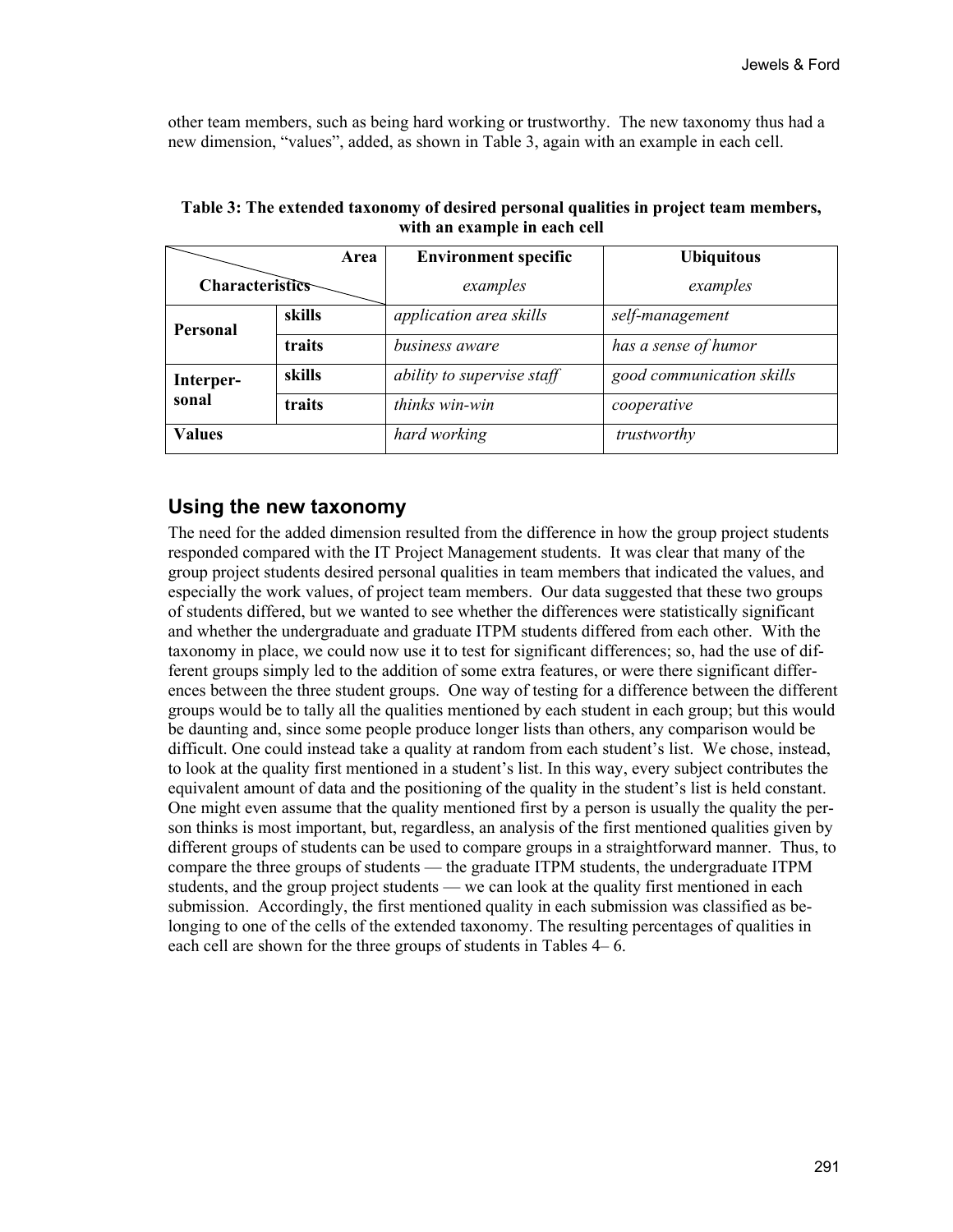|                      | Area   | <b>Environment Specific</b> | <b>Ubiquitous</b> |
|----------------------|--------|-----------------------------|-------------------|
| Characteristics      |        |                             |                   |
| <b>Personal</b>      | skills | 27.2                        | 0.0               |
|                      | traits | 9.1                         | 0.0               |
| <b>Interpersonal</b> | skills | 18.2                        | 13.6              |
|                      | traits | 0.0                         | 13.6              |
| <b>Values</b>        |        | 4.5                         | 13.6              |
|                      |        | 59.0                        | 40.8              |

#### **Table 4: The percentage of first mentioned qualities belonging in each cell of the taxonomy for graduate ITPM students**

| Table 5: The percentage of first mentioned qualities belonging in each cell |
|-----------------------------------------------------------------------------|
| of the taxonomy for undergraduate ITPM students                             |

|                      | Area   | <b>Environment Specific</b> | <b>Ubiquitous</b> |      |
|----------------------|--------|-----------------------------|-------------------|------|
| Characteristics      |        |                             |                   |      |
| <b>Personal</b>      | skills | 33.3                        | 3.0               | 54.5 |
|                      | traits | 6.1                         | 12.1              |      |
| <b>Interpersonal</b> | skills | 0.0                         | 18.2              | 27.3 |
|                      | traits | 9.1                         | 0.0               |      |
| <b>Values</b>        |        | 9.1                         | 9.1               | 18.2 |
|                      |        | 57.6                        | 42.4              |      |

| Table 6: The percentage of first mentioned qualities belonging in each cell |  |
|-----------------------------------------------------------------------------|--|
| of the taxonomy for the group project students                              |  |

|                 | Area   | <b>Environment Specific</b> | <b>Ubiquitous</b> |      |
|-----------------|--------|-----------------------------|-------------------|------|
| Characteristics |        |                             |                   |      |
| Personal        | skills | 15.1                        | 0.0               | 27.3 |
|                 | traits | 6.1                         | 6.1               |      |
| Interpersonal   | skills | 0.0                         | 6.1               | 9.1  |
|                 | traits | 0.0                         | 3.0               |      |
| <b>Values</b>   |        | 51.5                        | 12.1              | 63.6 |
|                 |        | 72.7                        | 27.3              |      |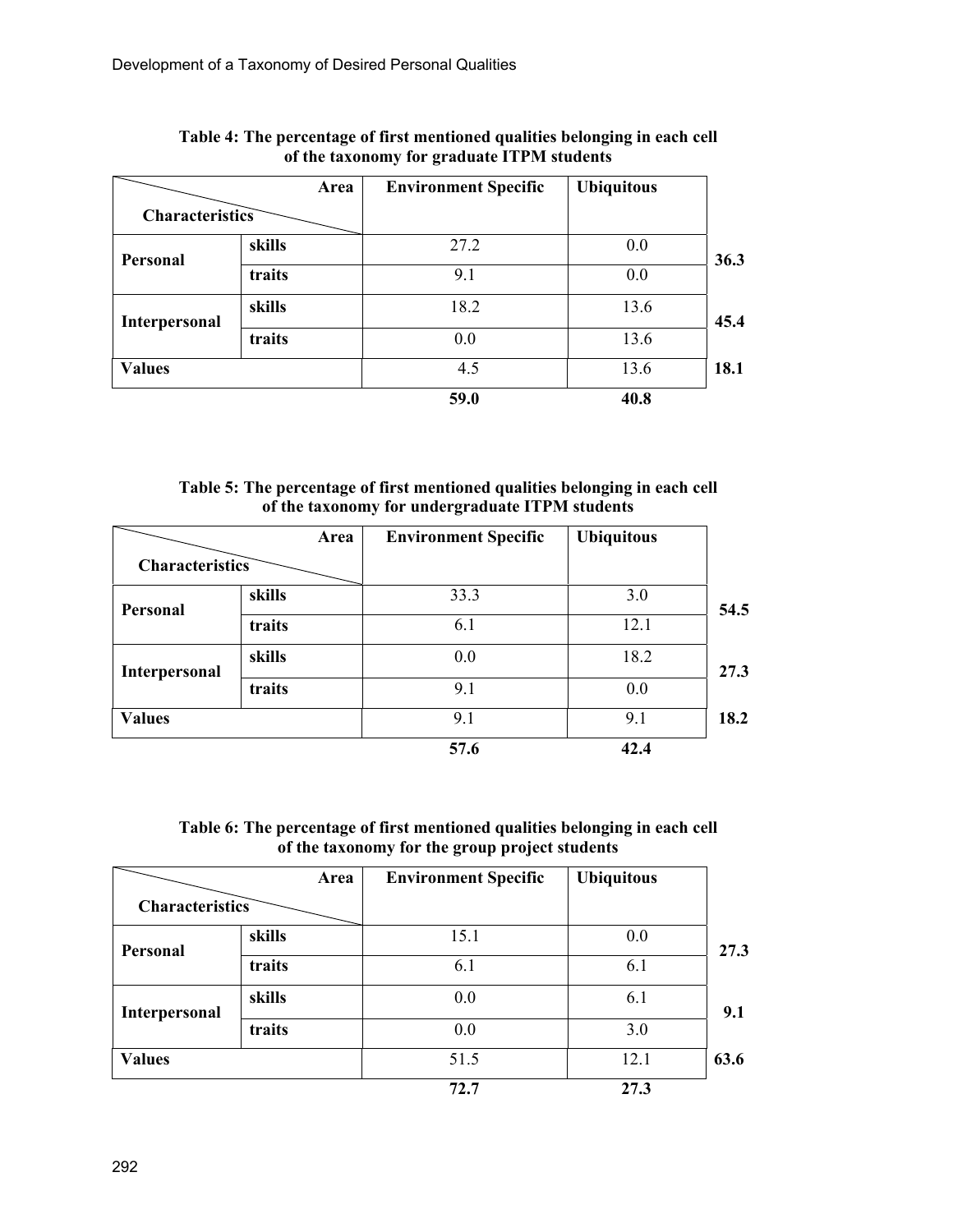A log-linear analysis was performed on the frequency data for the three groups. The results showed that there was a highly significant interaction between the three factors, that is, Student Group, Area, and Characteristics ( $G^2 = 75.5$ , p < 0.0001). More detailed analyses showed that this three way interaction held for all pairs of student groups: the group project students vs. the undergraduate ITPM students  $(G^2 = 51.8, p < 0.0001)$ , the group project students vs. the graduate ITPM students ( $G^2 = 44.7$ ,  $p < 0.0001$ ), and the undergraduate ITPM students vs. the graduate ITPM students  $(G^2 = 40.3, p = 0.0001)$ . Thus, all three groups show significantly different patterns of responding. For the group project students, 63.6% of their first mentioned qualities were in the "Values" cells, compared with 18.1% and 18.2%, respectively, for the graduate and undergraduate ITPM students. However, the difference in the "Values" cells is confined to the "Environment Specific - Values" cell, with 51.5% of the group project students' first mentioned responses being there. The graduate and undergraduate ITPM students have approximately the same percentage of responses in the "Environment Specific" cells (59.0 and 57.6, respectively) and in the "Ubiquitous" cells (40.8 and 42.4, respectively), but the patterns vary within the Area and Characteristics dimensions. The graduate ITPM students have no first mentioned qualities in the "Personal – Ubiquitous" cells, whereas the undergraduate ITPM students have 15.1% responses there. The undergraduates have no first mentioned qualities in the "Interpersonal skills – Environment Specific" cell or the "Interpersonal traits – Ubiquitous" cell, while the graduate students have 18.2% and 13.6% of the responses in these cells, respectively. Both the graduate and undergraduate ITPM students are more concerned with "Environment Specific – Personal skills" (where 'hard skills' like programming and documentation skills would belong) than are the group project students.

The results thus show a pattern where the group project students are more concerned with work values and less concerned with personal work skills than the ITPM students. Presumably these group project students have come to this appreciation from doing their year long group projects. Compared with their fellow ITPM undergraduates, the graduate ITPM students have a higher priority for some interpersonal features but a lower priority for personal ubiquitous features. Reading the complete lists of qualities given by all the students supported the differences shown by examining the first mentioned qualities and classifying the responses according to the taxonomy. That is, the first mentioned quality was often the one that received the most focus in the students' lists. The difference between the group project students and the ITPM students was also supported by the passion with which the group project students, as opposed to the ITPM students, wrote. Thus, for example, consider these lists from five group project students which show their focus on work values (capitals and typing mistakes are by the students):

#### *"COMMITMENT 80%, Technical knowledge 20%"*

*"I look for someone who is dedicated to their study, has excellent work ethic, will contribute equally in effort. Effort is more important than ability. The desire to learn and improve skills. Demonstrates initiative."* 

 *"\* hard working - HD achiever \* willing to put 200% into the project ( and ensure things get done (and done well) no matter what) \* willing to take responsibility for their area (ie if your a programmer, take responsible for programming elements) \* good time management skills ( this includes ability to juggle work and uni commitments) \* someone who is independent (can work on their own and does not need constant checking or bothers others for help or trivial things) \* uses own intuitive (looks for work to be done, finds errors, does more than expected)"* 

*"Commitment; Ability to get on with others; communication skills; technical ability (in that order)"*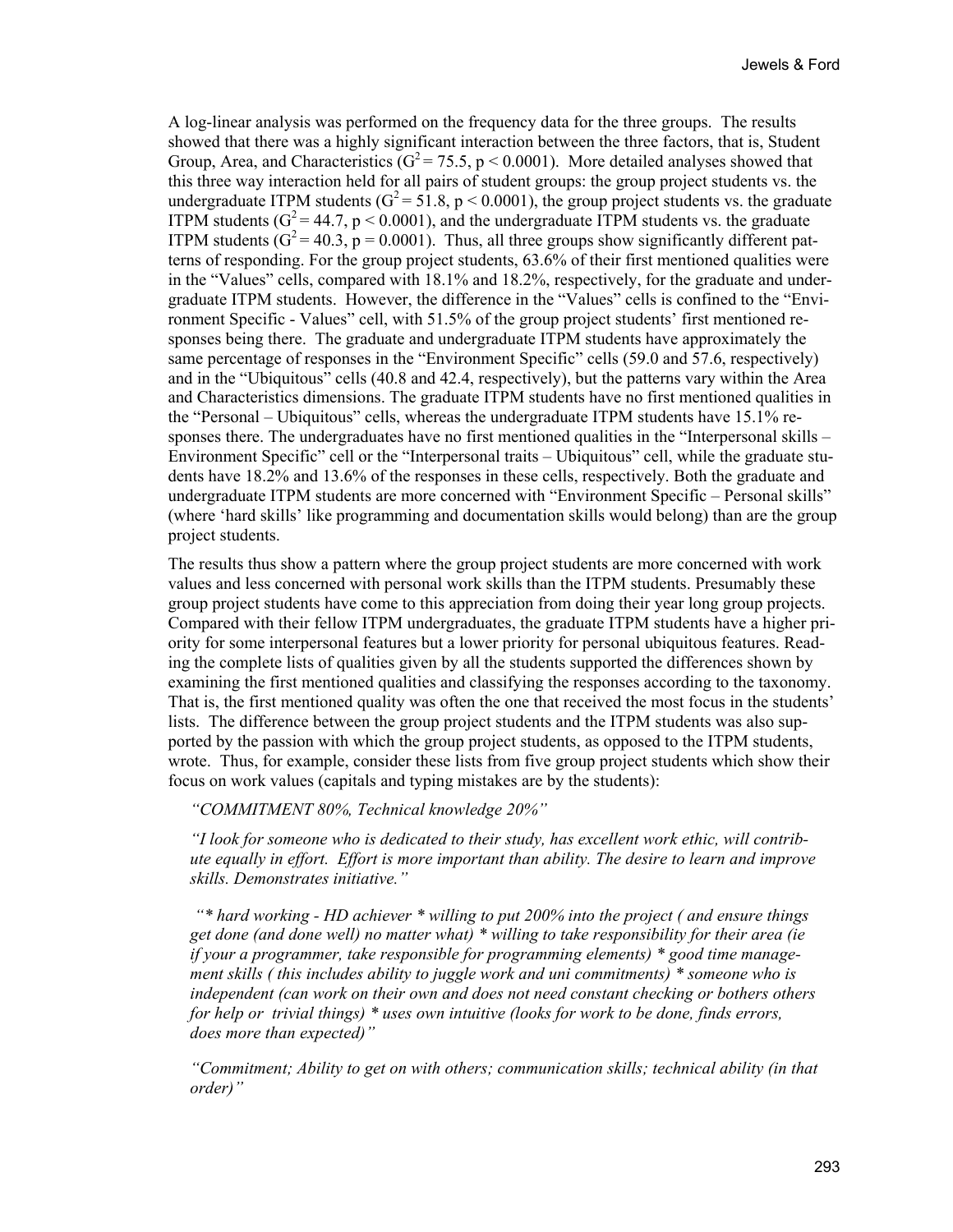*"Ive put some stuff from my experience in the project (I got in a group where I was by far the hardest worker):* 

*\*Hardworking (I dont particularly care if someone does not have a really high GPA but are keen to put in effort and also perform tasks off their own bat to the project)* 

*\*Ability to meet deadlines (Was a big problem with some people in my project)* 

*\*Can manage time well (ties in with above point)* 

*\*A mixture of skills across the team (i.e. not a whole team of people that all want the same role)"* 

In contrast, the lists from the ITPM students were more matter of fact, possibly because their submission was part of an assignment and was seen more as an academic piece. Thus, for example, consider the follow five excerpts for ITPM students:

*"It is essential for staff working on an IT project to possess a minimal level of technical skills, usually demonstrated by some type of formal qualification … Where the project involves development of new technology it is desirable that the person has the ability to learn new skills and is able to adapt to the new environment and technology … As projects sometimes involve long hours, it is also essential that team members have a strong work ethic and are dedicated to achieving the combined goal of the project … Communication is said to be the aspect most critical to project success …"* 

*" Competency … is the first and most critical factor to be considered in selecting team member. It is because we need to put the right man to the right job, so that each team member can perform their tasks at their optimum level. If we work with competent people, we will be confident that we can deliver the good quality product to the client, and being competent essentially helps to remove any cause for anxiety".* 

*"Self-management requires that you reflect on your experiences and their effects on your physical and mental state …self-management is a skill that ensures that you are able to cope with new territories and difficult situations by managing your own time and adapting to changing situations …"* 

*"Glen (2002, p80) states that "very few technical project roles can be fulfilled by someone working in isolation on a single task". In order to work with another person, communication must take place …"* 

 *"Adaptability. A project involves change, and it requires team members to "embrace the changes, rather than resisting it" (Johnson 1998: 65). Members, who adapt to the small changes at early stages, will be able to adapt to more significant changes later on. Changes are inevitable and unexpected situations might arise. Members who can adapt to changes will have an advantage over those who can't. Commitment. Committed team members are usually proactive and are concerned with what the team is doing …Interpersonal skill is considered an important skill for each member to possess …"* 

### **Discussion**

Although the research presented in this paper did not set out to consider differences between students in their level of study or in the courses they had been taking, the overwhelming differences reflected by using the taxonomy to test for significant differences between groups demand further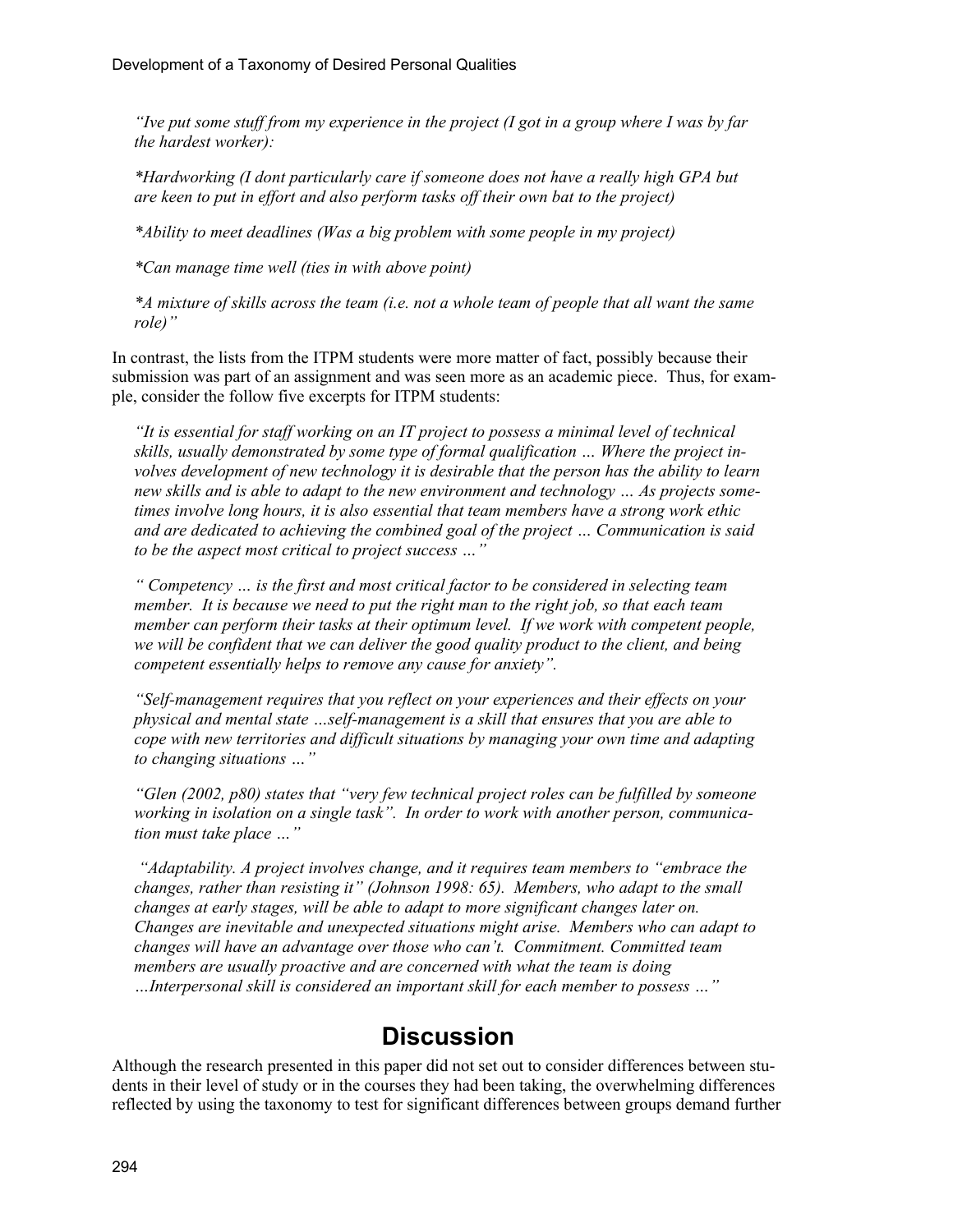discussion. What appeared initially to be a straightforward attempt at developing a taxonomy of personal qualities desired for IT project team members ultimately resulted in a realisation that the personal qualities listed by students are a window to understanding the differing circumstances of the respondents. This is in line with arguments by Lewin (1952) and Csikszentmihalyi (1994) who suggest that actions are not taken by an individual without taking into account the domain in which the action is being taken and the psychological field at any given point in time.

Our taxonomy allows for various domains. The ITPM students were working in a predominantly literature domain that discussed leadership qualities, that is, desired qualities of effective leaders, which they ultimately extrapolated to desired team member qualities. Many ITPM graduate students also had real world experience in project work. The group project students had, on the other hand, been working in a domain of practical student group projects for an external client. These projects had given students a practical perspective of desired qualities of team members. It is apparent that in this domain the work values of individuals dominate as desired qualities. It may well be that if team members of true 'real word' projects were asked to give the qualities that they desire in team members the taxonomy would reveal yet another pattern of responding. It may be, for example, that student project groups, even when they are meant to simulate a 'real world' experience, are in fact providing a domain that is perhaps 'skewed' in that it is an environment where there are problems with the work ethics of some team members. That is, in circumstances where universities attempt to provide 'real world' experiences of team work, students may be confronted to an unrealistic degree with poor work ethics of fellow team members, thus leading to a focus on work values and a 'skewed' perspective. It is a sad fact that student project groups often contain members that take a "free ride", relying on other students to do the work (Ford  $\&$ Morice, 2003). Such "free riding" may be more extreme at university than in true 'real world' situations; so, for example, a work supervisor would notice if someone rarely attended meetings, but a university lecturer may never know about the "free rider". Future research investigating industry project teams would show whether their responding was similar to any of the student groups or, in fact, quite different from all student groups. Perhaps the pattern would look most like the pattern from the graduate student group, many of whom had had real world experience in projects in industry.

While we have only considered students' responses, one could use the taxonomy to help in the development or selection of project teams in the 'real world'. Thus, for example, workers could be asked what qualities they desire in project team members and also what qualities they think they themselves possess. If, for example, workers emphasized personal, environment specific, skills, with little awareness of the need for values and interpersonal skills and traits, some intervention may be helpful. The taxonomy could also be used in an educational setting in the same way, before team members start working together. Putting the results of a student survey into the taxonomy might lead to fruitful discussions, before work begins, about what is needed for a successful team effort, with an emphasis given to what team members are expecting of each other and what gaps are identified by the taxonomy and thus need to be filled.

More work could be done on refining the taxonomy. Apart from examining workers in the 'real world', other student groups could be examined. Thus, for example, we have not addressed the issue of any possible gender differences. Also, some of our students were submitting work that they knew was to be graded; do such students just say what they think the university instructor wants to hear? do they just repeat what they read in the literature, without much thought?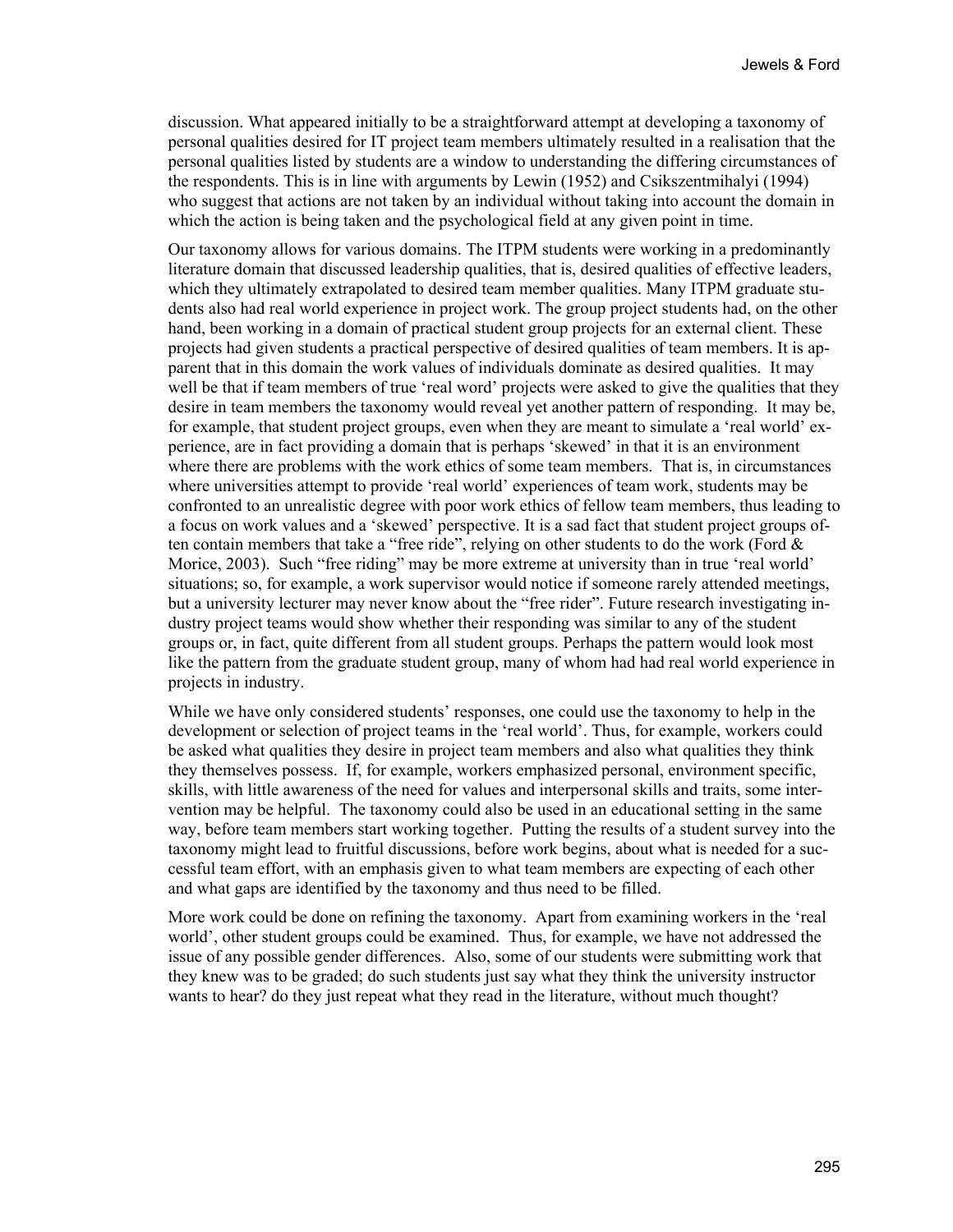## **Conclusion**

The research presented here led to the development of a taxonomy of desired personal qualities of team members. From studying three groups of students, we developed a taxonomy that varied along two main dimensions: whether the quality related specifically to work or was more ubiquitous and whether the quality was a personal skill or trait, an interpersonal skill or trait, or a quality that reflected a person's values.

The research not only led to the development of a taxonomy of desired personal qualities of team members but, in its application, also highlighted significantly different patterns of responses in three different groups of students. It is clear, then, that our taxonomy can be used not only to determine what qualities might be lacking in different team members, but to also investigate how different types of teams might view desired qualities differently. The taxonomy has thus been shown to be a very useful tool.

While we did not set out to compare the effects of different educational settings on students' perception of desirable qualities in IT project team members, our study showed the importance of different educational settings. Students' perceptions appear to vary not just according to whether they are graduates or undergraduates, but perhaps more importantly, whether they have been exposed to a large group project for external clients. While universities believe they are putting such students in a 'real world' setting, it may be that due to the poor work ethics of some students, the students develop a 'skewed' perception of the world, where work values take unusual prominence in people's perceptions of desired qualities. Finally, it was seen that even in a course that emphasizes 'soft skills', undergraduates may have difficulties taking the importance of such skills seriously.

We suggest that universities should provide multiple domains for learning about team work, including both theoretical and multiple practical perspectives. It may be that relying heavily on a single domain could skew interpretations of the reality of team work in industry.

## **References**

- Arnstein, D. M. (2004). The seven practices we could (and should) implement to improve IT project management. Retrieved November 20, 2005, from [http://www.absoluteconsulting.com/articles/Seven\\_Practices\\_Improve\\_PM.pdf](http://www.absoluteconsulting.com/articles/Seven_Practices_Improve_PM.pdf)
- Arora, S. (2003). Soft skills training: Outsourced vs. in-house. Retrieved November 22, 2005, from <http://www.expressitpeople.com/20040426/cover.shtml>
- Belzer, K. (2001). Project management: Still more art than science. Retrieved November 23, 2005, from <http://www.pmforum.org/library/papers/2001/0102papers.htm>
- Brewer, J. L. (2005). Project managers, can we make them or just make them better? *Proceedings of the 6th conference on Information technology education.* Newark, NJ, USA, 167-173.
- Cadle, J. & Yeates, D. (2001). *Project management for information systems* (3rd ed.). Malaysia: Pearson Education.
- Csikszentmihalyi, M. (1994). The domain of creativity. In D. Feldman, M. Csikszentmihalyi & H. Gardner (Eds.), *Changing the world: A framework for the study of creativity*. Westport CT: Praeger.
- Dhillon, G. & Backhouse, J. (1996). Risks in the use of information technology within organizations. *International Journal of Information Management, 16* (1), 65-74.
- DuBrin, A. J. (2001). *Leadership: Research findings, practice, and skills*. Boston, Massachusetts: Houghton Mifflin Company.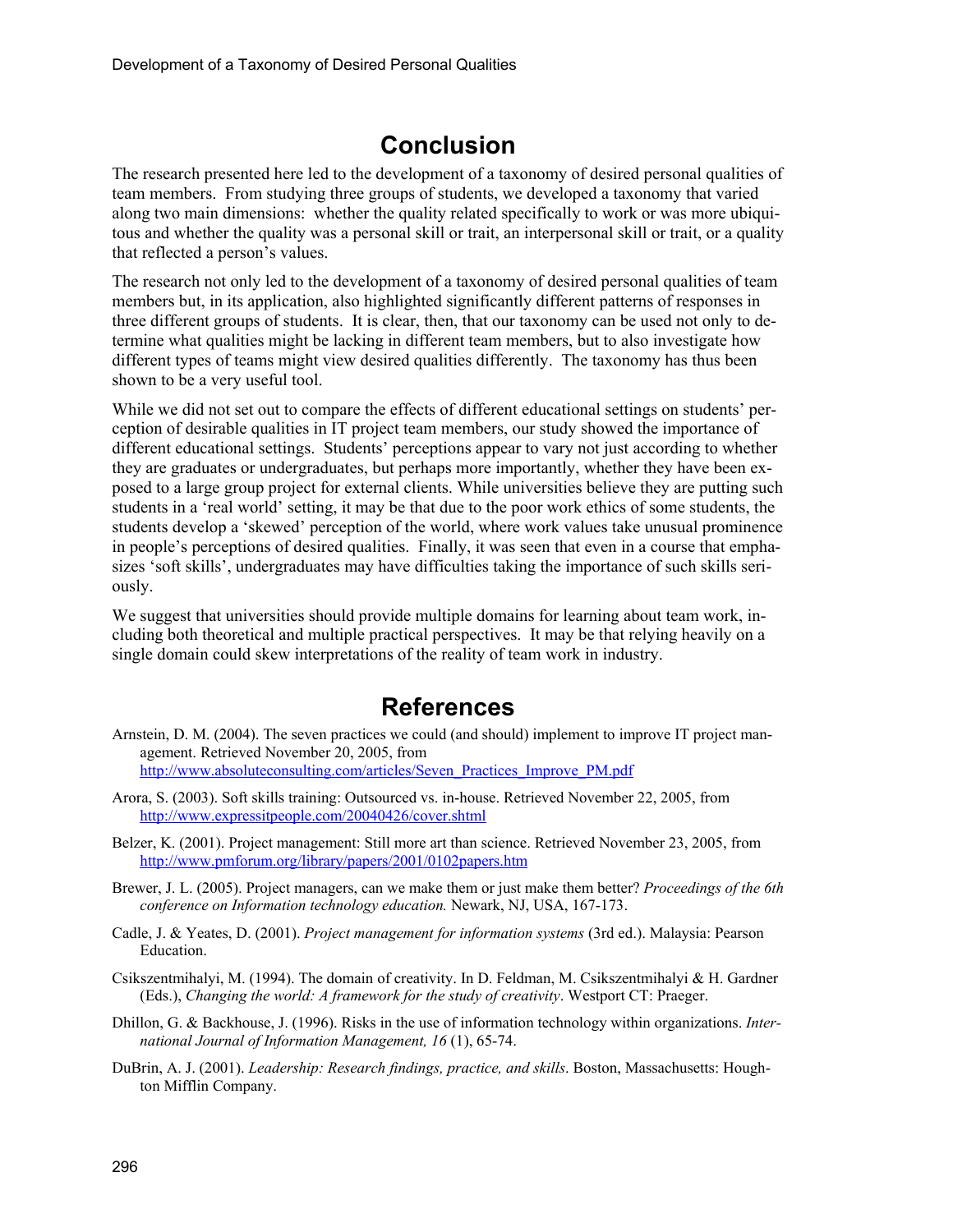- Ford, M. & Morice, J. (2003). How fair are group assignments? A survey of students and faculty and a modest proposal. *Journal of Information Technology Education*, *2*, 367-378. Available at <http://jite.org/documents/Vol2/v2p367-378-42.pdf>
- Hochstrasser, B. (1993). Quality engineering: A new framework applied to justifying and prioritising IT investment. *European Journal of Information Systems*, *2* (3), 211-223.
- Jewels, T. (2003). The Dag-Brücken ASRS case study. *Journal of Information Systems Education: Special Issue on IS Teaching Cases, 14* (3), 247-257.
- Jewels, T., & Bruce, C. (2003). Using a case method approach in an IT project management curriculum: A long look over the shoulder of a practitioner at work. *Proceedings of Informing Science + IT Education Conference*, Pori, Finland. Available at <http://proceedings.informingscience.org/IS2003Proceedings/docs/088Jewel.pdf>
- Jewels, T., & Ford, M. (2004). A single case study approach to teaching: Effects on learning and understanding. *Issues in Informing Science and Information Technology, 1*, 359-372. Available at <http://articles.iisit.org/058jewel.pdf>
- Jewels, T., Jones, W., & Ford, M. (2003). A study of cases: Evaluating requirements. *Proceedings of the 14th Australasian Conference on Information Systems*, Perth, Western Australia.
- Lewin, K. (1952). *Field theory in social science*. London: Tavistock Publications.
- Lin, C. & Pervan, G. (2001). IS/IT investment evaluation and benefits realisation issues in a government organization. *Proceedings of the Twelfth Australasian Conference on Information Systems*, Coffs Harbour, Australia.
- Margerison, C.J. (2005, June). Work preferences. *Training Journal*, 22-26.
- Margerison, C.J. & McCann, D.J. (1995). *Team management: Practical new approaches*. London: Management Books.
- McGunnagle, G. P. (1995). Corporate banking: Making technology more effective. *Bank Management, 71*  (6), 22-25.
- Mulally, M. E. (2002). *Developing project managers into organizational leaders.* Gantthead.com. Retrieved November 18, 2005, from <http://www.gantthead.com/Gantthead/articles/articlesPrint/1,1685,115890,00.html>
- Murch, R. (2001). *Project management: Best practices for IT professionals.* USA: Prentice Hall.
- Schwalbe, K. (2004). *Information technology project management* (4th ed.). Canada: Course Technology.
- The Standish Group (1995). The Standish Group Report. Retrieved November, 17, 2003, from <http://www.scs.carleton.ca/~beau/PM/Standish-Report.html>
- The Standish Group (2001). Collaboration: Development & management: Collaborating on project success. Retrieved December 8, 2003, from <http://www.softwaremag.com/archive/2001feb/CollaborativeMgt.html>
- Sukhoo, A., Barnard, A., Eloff, M. M., Van der Poll, J. A., & Motah, M. (2005). Accommodating soft skills in software project management. *Issues in Informing Science and Information Technology*. *2*, 691-703. Available at <http://2005papers.iisit.org/I55f42Sukh.pdf>
- Tong, L. F. (2003). Identifying essential learning skills in students' engineering education. *Proceedings of HERDSA 2003,* Canterbury, New Zealand. Retrieved November 19, 2005, from <http://surveys.canterbury.ac.nz/herdsa03/ayes.htm>